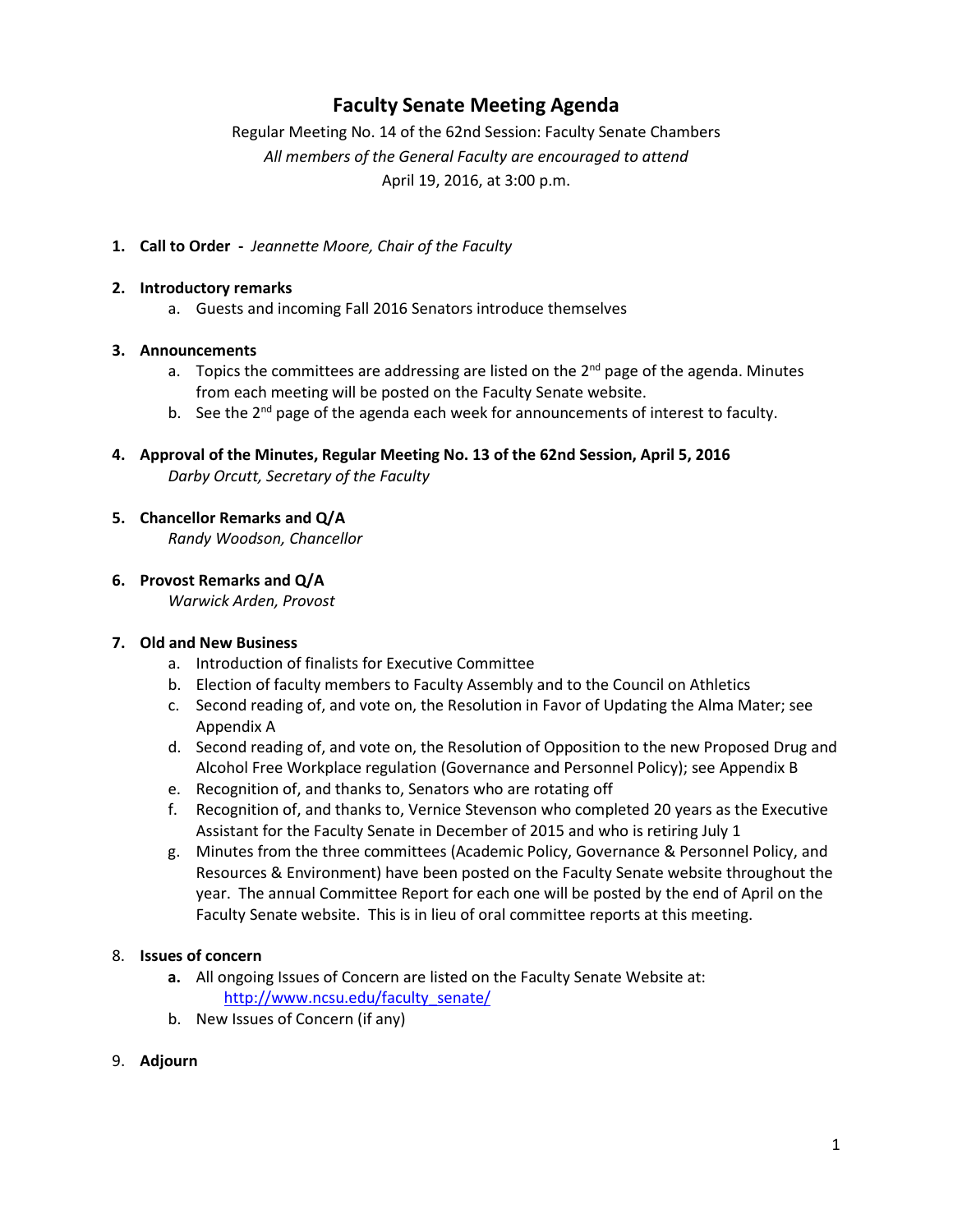# NORTH CAROLINA STATE UNIVERSITY Faculty Senate Calendar and Announcements April 19, 2016

### CALENDAR

4/26/2016 **Committee meetings - Topics may be adjusted after the April 19 Senate meeting:** Note: The committees are not planning to meet because the next Senate meeting is in August

#### **ACADEMIC POLICY COMMITTEE** - *Sarah Ash and Alton Banks, Co-Chairs*

Not meeting 4/26/2016

a. (all topics completed)

**GOVERNANCE AND PERSONNEL POLICY COMMITTEE** - *Lloyd Fleisher and Paul Williams, Co-Chairs*

[3:00 pm in 2320 D.H. Hill on Tuesday, 4/26/2016] Not meeting. Topics covered at 4/12 meeting:

- a. Sen.Issue1: Faculty duties support people once did
- b. SenIssue6: Number of NTT/adjunct/temporary faculty & trends; also TT faculty trends

**RESOURCES AND ENVIRONMENT COMMITTEE** - *Marguerite Moore and Darby Orcutt, Co-Chairs* [3:00 pm in 1145 D.H. Hill (East Wing) on Tuesday, 4/26/2016] Not meeting. Topic covered 4/12:

- a. Petition to change unity ID in compelling circumstances
- 8/16/2016 3:00 pm Tuesday: **Executive Committee** in 2320 D.H. Hill *- Jeannette Moore, Chair* Note: All Exec meetings except the first one of the semester are on Thursdays at 3:00 during the same week as each Senate meeting.
- 8/23/2016 **First Faculty Senate Meeting of the 63rd (2016/2017) Session** at 3:00 pm in 2320 D.H. Hill *Jeannette Moore, Chair*

### ANNOUNCEMENTS

- 1. The website for Faculty Senate will be changing this summer to be compatible with security upgrades made by the university. The new location will be facultysenate.ncsu.edu (anticipated change date = early May).
- 2. We have ordered 44 new chairs for the Faculty Senate Chambers and they will be delivered in May. Website: [http://office-chairs.nationalbusinessfurniture.com/Oversized-Armless-Fabric-](http://office-chairs.nationalbusinessfurniture.com/Oversized-Armless-Fabric-Stack-Chair-51365.aspx)[Stack-Chair-51365.aspx](http://office-chairs.nationalbusinessfurniture.com/Oversized-Armless-Fabric-Stack-Chair-51365.aspx) Color = Mocha Brown Solid fabric with the silver vein frame.
- 3. Discounted 2016 NC State football tickets are available to Faculty and Staff until the May 1 ticket order deadline. \$292/seat (normally \$361) includes all home games and a free season parking pass in the CVM (Vet School) Deck. Call 919-865-1456 to order.
- 4. The first Faculty Senate meeting in Fall will be August 23 at 3:00 pm. The first Executive Committee meeting will be the previous week on Tuesday at 3:00 pm.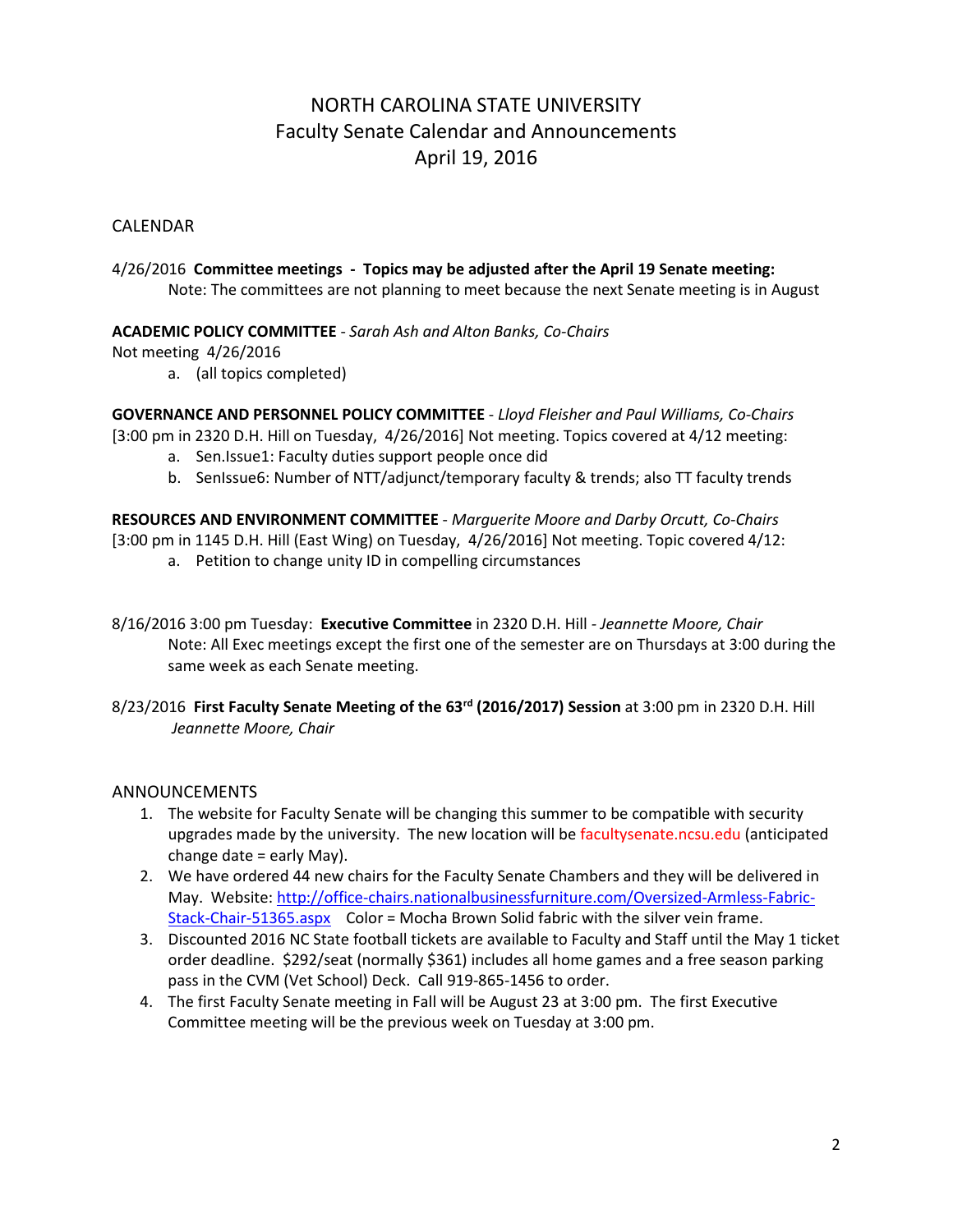## **Appendix A -** Resolution in Favor of Updating the Alma Mater

Whereas the North Carolina State University Alma Mater does not reflect the university's diverse population of faculty, students and staff.

Whereas the North Carolina State University Alma Mater is a part of the public imprint of the university,

Whereas it is a part of the university's official graduation ceremony and other recognition on our campus,

Be it resolved that the Faculty Senate recommends that Alma Mater be updated to reflect the university's commitment to diversity, inclusion and equity.

\*\*\*\*\*\*\*\*\*\*\*\*\*\*\*\*\*\*\*\*\*\*\*\*\*\*\*\*\*\*\*\*\*\*\*\*\*\*\*\*\*\*\*\*\*\*\*\*\*\*\*\*\*\*\*\*\*\*\*\*\*

NC STATE ALMA MATER Lyrics: Alvin M. Fountain (NCSU '22) Music: Bonnie Norris (NCSU '23)

Where the winds of Dixie softly blow

O'er the fields of Caroline,

There stands ever cherished, N.C. State,

As thy honored shrine

So lift your voices! Loudly sing,

From hill to ocean side!

Our hearts ever hold you, N.C. State --

In the folds

Of our love and pride.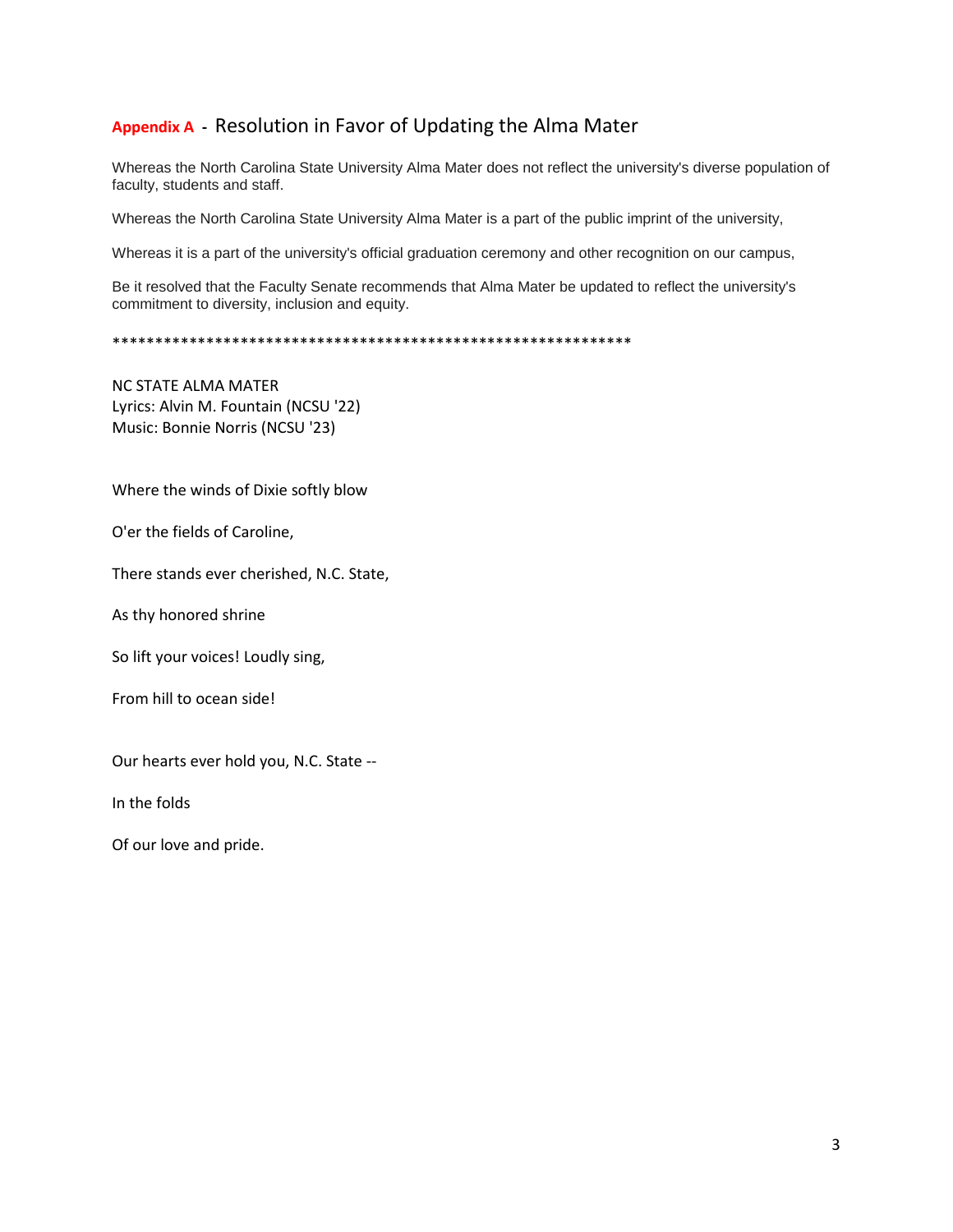## **Appendix B -** Governance and Personnel Policy Resolution of Opposition

Whereas this proposed new Drug and Alcohol Free Workplace regulation should only pertain to faculty in safety-sensitive and security-sensitive positions, and

Whereas procedures are already in place for NC State University to meet the Drug Free Workplace Act, and

Whereas the version of this proposed new regulation, revised from the Fall 2015 version, does not address the serious concerns already voiced by the Faculty Senate, and

Whereas the proposed new regulation would violate the civil rights of faculty members by forcing them to submit to a drug test or suffer the consequences, including possible dismissal, for refusing to provide bodily fluids for analysis and subsequent interpretation by the University, and

Whereas medical records are private and a drug test that screens for prescription drugs will reveal private medical information, and

Whereas it is not appropriate to share a faculty member's medical information, including the results of a drug test, with his/her department head (supervisor), and

Whereas no justification is given for using the very low 0.02 blood alcohol concentration as grounds for sending a faculty member home, and

Whereas the regulation would criminalize legal activities in a faculty member's home and would criminalize some legal activities a faculty member may participate in while on vacation,

Be it resolved that the Faculty Senate is adamantly opposed to the proposed new Drug and Alcohol Free Workplace regulation and requests that it not be implemented.

#### **\*\*\*\*\*\*\*\*\*\*\*\*\*\*\*\*\*\*\*\*\*\*\*\*\*\*\*\*\*\*\*\*\*\*\*\*\*\*\*\*\*\*\*\*\*\*\*\*\*\*\*\*\*\*\*\*\*\*\*\*\*\*\*\*\*\*\*\***

### **Proposed New Drug and Alcohol Free Workplace regulation Note:** *The original version can be found as Appendix D in the September 22, 2015 agenda at:* https://www.ncsu.edu/faculty\_senate/agenda/2015-2016.php

### **PROPOSED NEW REGULATION:** REG#: Drug and Alcohol Free Workplace

**Rationale:** To affirm NC State's commitment to a drug and alcohol free workplace and to comply with the Drug Free Workplace Act, the Drug-Free Schools and Communities Act, as well as other federal law. To notify employees of the consequences of using/being under the influence of illegal drugs or alcohol while on the job and the misuse/abuse of prescription medication while on the job. To define the scope of drug and alcohol testing (reasonable suspicion and post-accident) for employees.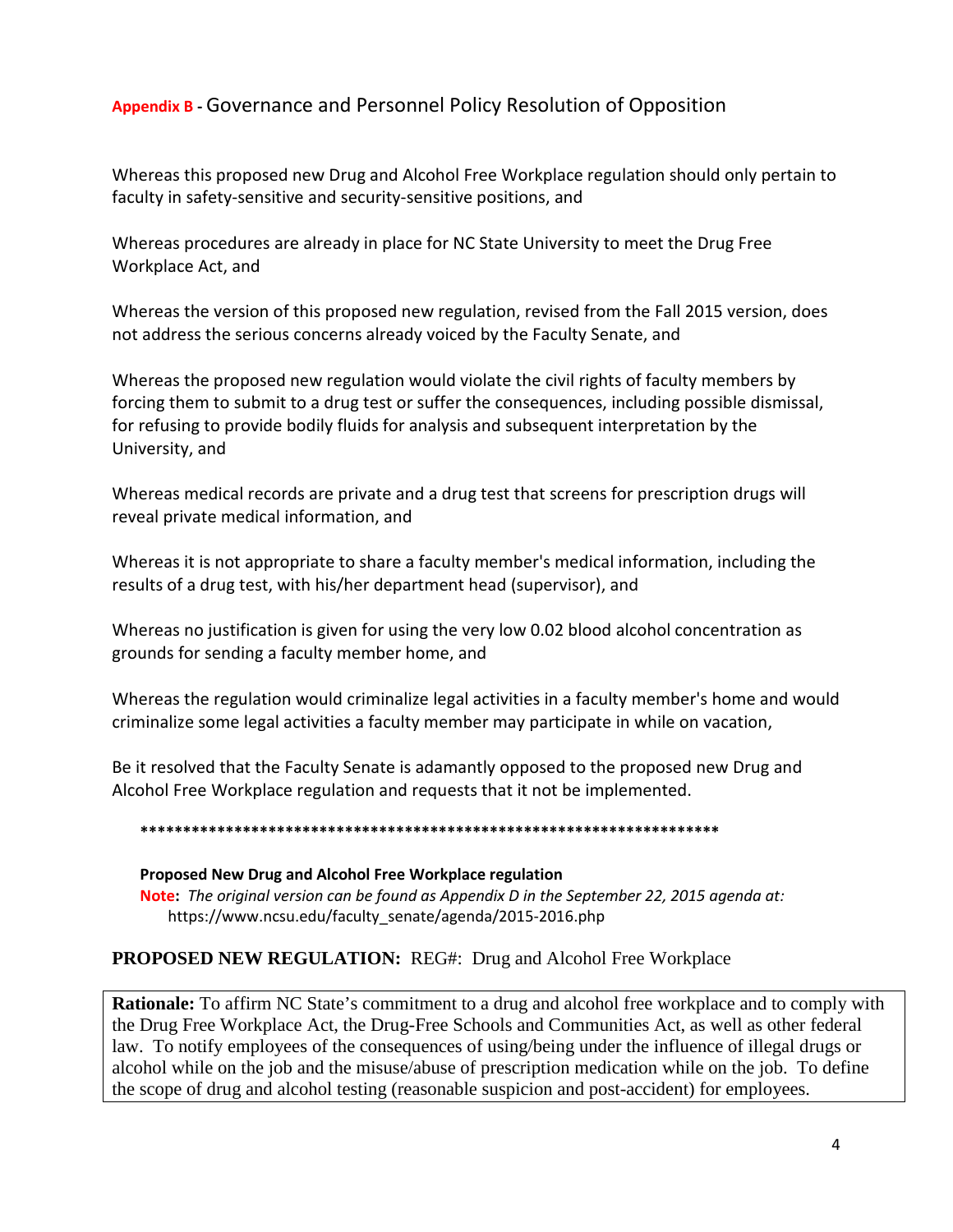| <b>Review Process:</b> |                                                                                                                                                                                          |
|------------------------|------------------------------------------------------------------------------------------------------------------------------------------------------------------------------------------|
|                        | Associate Vice Chancellor for EHPS/Associate Vice Chancellor for Human Resources<br>authorize transmittal of draft PRR for review with Vice Chancellor for Finance and<br>Administration |
|                        | General Counsel preliminary review                                                                                                                                                       |
|                        | Vice Chancellor for Finance and Administration review                                                                                                                                    |
|                        | Faculty/Staff Senate and Dean's Council review                                                                                                                                           |
|                        | General Counsel final review                                                                                                                                                             |
|                        | EOM approval                                                                                                                                                                             |
|                        | University Council (review/notification), if applicable                                                                                                                                  |
|                        | Board of Trustees (review/notification), if applicable                                                                                                                                   |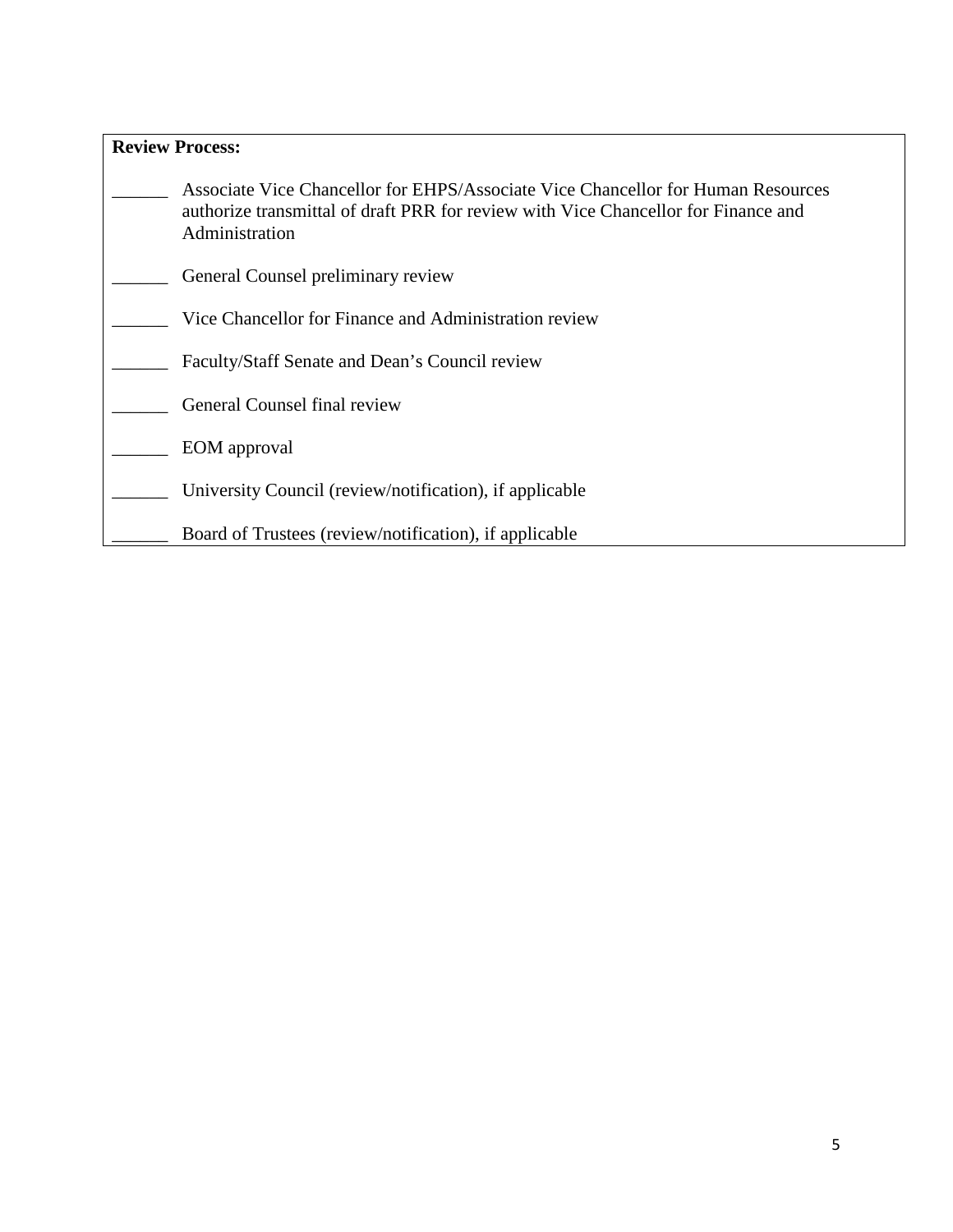## Drug and Alcohol Free Workplace

### **REG # [inserted by PRR website mgr.]**

**Authority:** Vice Chancellor for Finance and Administration

**History:** First issued: [date], 2016

**Related Policies: [UNC Policy Manual 1300.1 –](http://www.northcarolina.edu/policy/index.php) Illegal Drugs [NC State POL 04.20.02 – Alcohol Policy](http://policies.ncsu.edu/policy/pol-04-20-02) [NC State POL 04.20.05 – Illegal Drugs](http://policies.ncsu.edu/policy/pol-04-20-05) [NC State REG 04.20.01 – Alcohol Regulation](http://policies.ncsu.edu/regulation/reg-04-20-01) NC State REG 01.25.01 – [University Record Retention and Disposition Regulation](http://policies.ncsu.edu/regulation/reg-01-25-12) NC State RUL 05.56.01 – General and Commercial Driver's License Holders (CDL)**

**Additional References: [N.C. Gen Stat. § 90-86 et. seq. \(North Carolina Controlled Substances Act\)](http://www.ncga.state.nc.us/EnactedLegislation/Statutes/HTML/ByArticle/Chapter_90/Article_5.html) [Drug-Free Workplace Act of 1988](http://www.dol.gov/elaws/asp/drugfree/screen4.htm) [Chancellor's Memo](http://ncsu.edu/3d-memos/pdf/3dmemo-163.189-drug.free.schools.and.workplace.act.memo.2014.pdf)**

**Additional Resources: [Faculty and Staff Assistance Program \(FASAP\)](http://www.ncsu.edu/human_resources/er/fasap.php) Post-Accident Testing Procedures Reasonable Suspicion Testing Procedures Reasonable Suspicion Testing Checklist Drug Testing Consent Form**

**Contact for Info:** Associate Vice Chancellor for **[Human Resources](http://www2.acs.ncsu.edu/hr/)** (919) 515-3443 Associate Vice Chancellor for **[Environmental Health and Public Safety](http://www.ncsu.edu/ehps/)** (919) 515-4238

### **1.0 Introduction**

North Carolina State University (NC State or University) is committed to providing students, faculty, staff and visitors with a safe campus and workplace. NC State recognizes the health risks associated with illegal drug use, alcohol abuse and prescription drug misuse and supports employees who seek treatment for these conditions. At the same time, NC State acknowledges that substance abuse by employees can adversely affect the work environment and undermine NC State's ability to fulfill its mission of scholarship, research, teaching, service and extension.

Therefore, to promote a safe learning and working environment, to comply with applicable state and federal law (including the Drug-Free Workplace Act of 1988) and to formalize current practices, NC State supports and maintains a drug and alcohol free workplace. This regulation is designed to further these goals and obligations by describing prohibited conduct and the consequences of engaging in such conduct. This regulation also describes when employees may be subjected to drug and alcohol testing.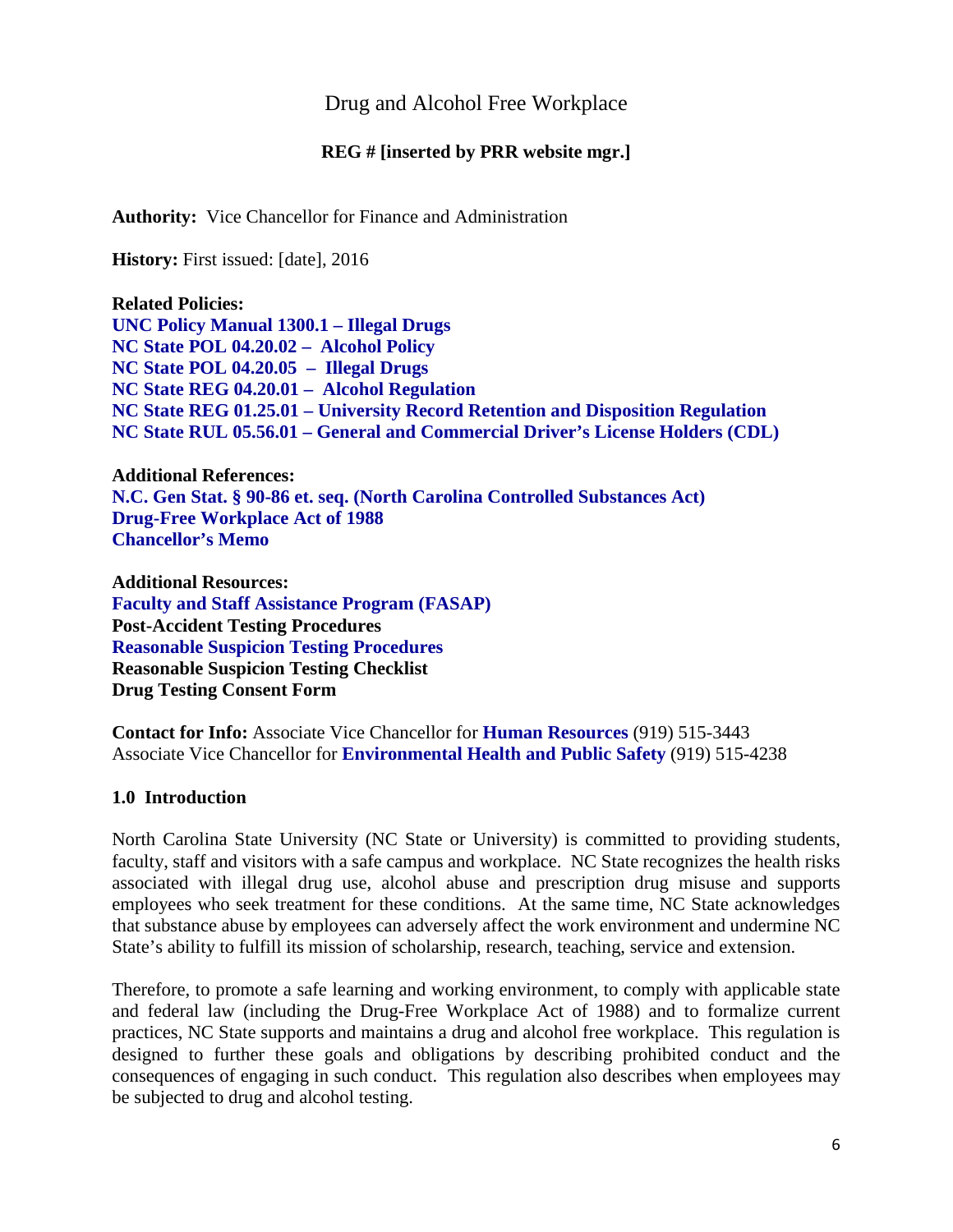## **2.0 Scope**

This regulation applies to all NC State employees in pay status regardless of job classification or type.

Exemptions – Section ## of this regulation shall not apply to the following:

- University Police officers who are subject to drug and alcohol testing by the North Carolina Criminal Justice Education and Training Standards Commission.
- Other than as noted in 10.5, individuals who are required to hold a Commercial Driver's License (CDL) due to their job responsibilities are exempt from this policy since those positions are subject to pre-employment, random, reasonable suspicion, and post-accident testing under the Department of Transportation Federal Motor Carrier Safety Act (RUL 05.56.01).

## **3.0 Prohibited Conduct**

## 3.1 Illegal Drugs

3.1.1 Employees may not possess, sell, deliver or manufacture controlled substances or designer drugs on University property or in the workplace, except as may be authorized by law (or by University policy).

3.1.2 Employees may not report to work under the influence of illegal drugs or use illegal drugs while on the job or in the workplace.

### 3.2 Alcohol

3.2.1 NC State has established policies regarding the serving, possession or consumption of alcohol on University property and at University sponsored events. An employee is permitted to consume alcohol at activities or events where the University has authorized such use pursuant to **[NC State POL 04.20.02 \(Alcohol Policy\)](http://www.ncsu.edu/policies/campus_environ/health_safety_welfare/POL04.20.2.php)** and **[NC State REG 04.20.01 \(Alcohol Regulation\)](http://www.ncsu.edu/policies/campus_environ/health_safety_welfare/REG04.20.1.php)**.

3.2.2 Employees may not possess, sell, deliver or manufacture alcohol on University property or in the workplace, except as may be authorized by law (or by University policy).

3.2.3 Employees may not use alcohol in the workplace or while work is being performed, except as may be authorized by law (or by University policy). Employees may not report to work under the influence of alcohol.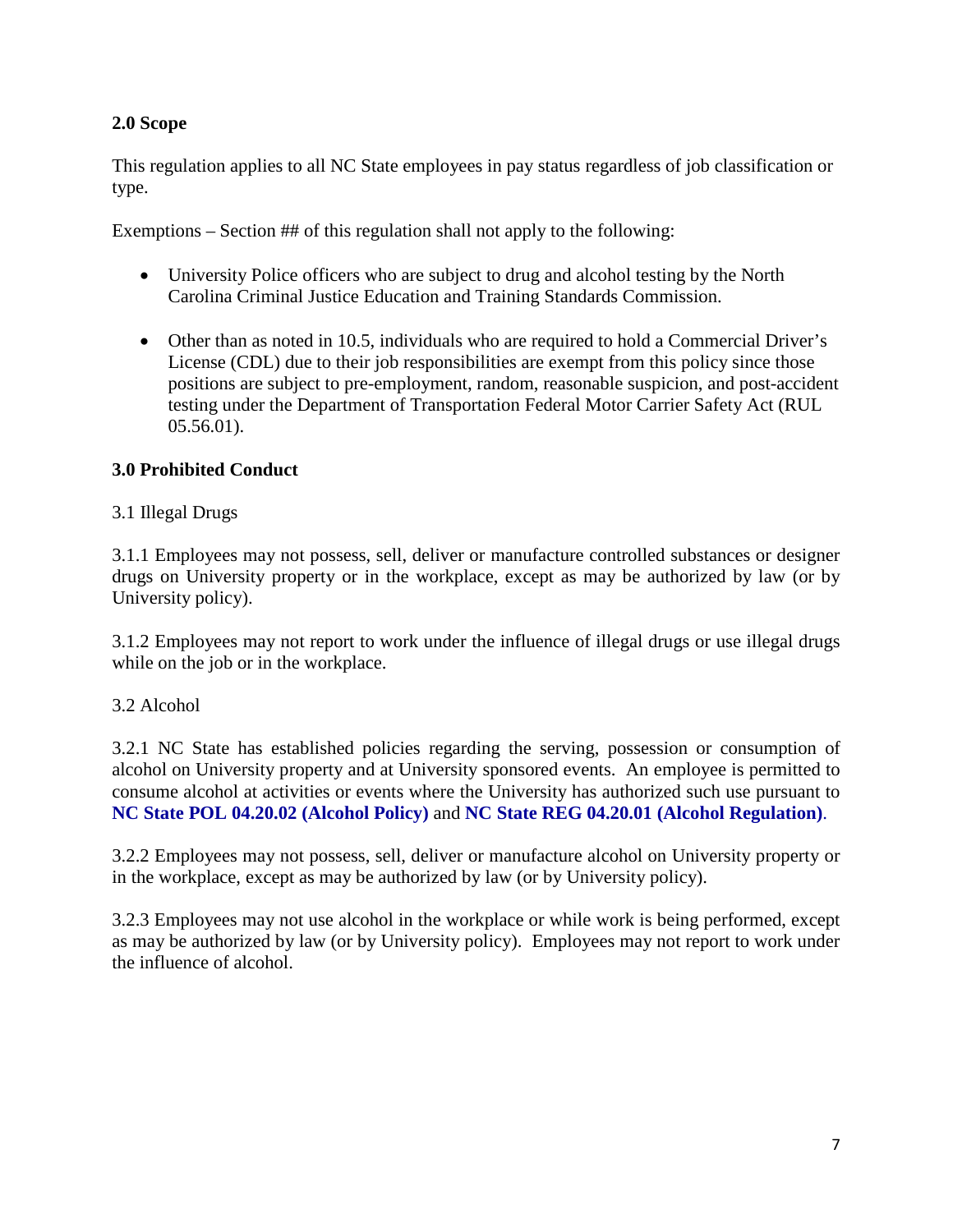### 3.3 Prescription Drugs/Over-the-Counter Drugs

Employees may not report to work under the influence of prescription/over-the-counter drugs or use prescription/over-the-counter drugs while on the job where such use impairs an employee's ability to satisfactorily perform the functions of his or her job or could pose a safety risk.

### **4.0 Definitions**

4.1 *Alcohol*: A chemical substance which is the intoxicating agent in beverage alcohol, ethyl alcohol, ethanol or other low molecular weight alcohols including methyl or isopropyl alcohol.

4.2 *Conviction*: A finding of guilt (including a guilty plea or plea of nolo contendere) or imposition of sentence, or both, by any judicial body charged with the responsibility to determine violations of federal or state criminal statutes.

4.3 *Controlled Substance*: A chemical substance, or immediate precursor as listed in Schedules I through VI of Article 5 of the North Carolina General Statutes, or any controlled substance (or metabolite thereof) whose possession or use is prohibited under federal law including, but not limited to, amphetamines, methamphetamines, methlenedioxymethamphetamine (MDMA), cocaine, cannabinoids (i.e. marijuana), phencyclidine (PCP), opiates (i.e. heroin), barbiturates, benzodiazepines, etc.

4.4 *Designer (Synthetic) Drug*: A chemical substance that is made by altering the molecular structure of a legal and/or illegal drug to create a drug that is not explicitly banned by law.

4.5 *Employee*: Any person employed or employed by NC State regardless of the appointment type.

4.6 *Illegal Drug*: A controlled substance whose possession or use is prohibited by state or federal law. The term "illegal drug" does not include the use of a controlled substance pursuant to a valid prescription (or other uses allowed by law).

4.7 *Positive Alcohol Test*: Alcohol test result with a blood alcohol concentration (BAC) of 0.02 or above. A BAC 0.02 – 0.039 or above will result in removal from duty and evaluation for return to duty by management. In addition, a test will be treated as a "positive alcohol test" if an employee intentionally tampers with the testing process, violates identification procedures, or falsifies test information. A refusal to be tested shall also be regarded as a positive test.

4.8 *Positive Drug Test*: Laboratory test result with a finding of a controlled substance in the urine of an employee at thresholds meeting or exceeding the limits established by the Substance Abuse and Mental Health Services Administration (SAMHSA), or for drugs not subject to SAMHSA guidelines, at levels identified as exceeding a level for proper use, and that was not caused by alternative medical explanation or scientifically insufficient data. A refusal to be tested shall be regarded as a positive test. In addition, a test will be treated as a "positive drug test" if an employee intentionally tampers with a sample provided for the drug testing, violates identification procedures, or falsifies test information.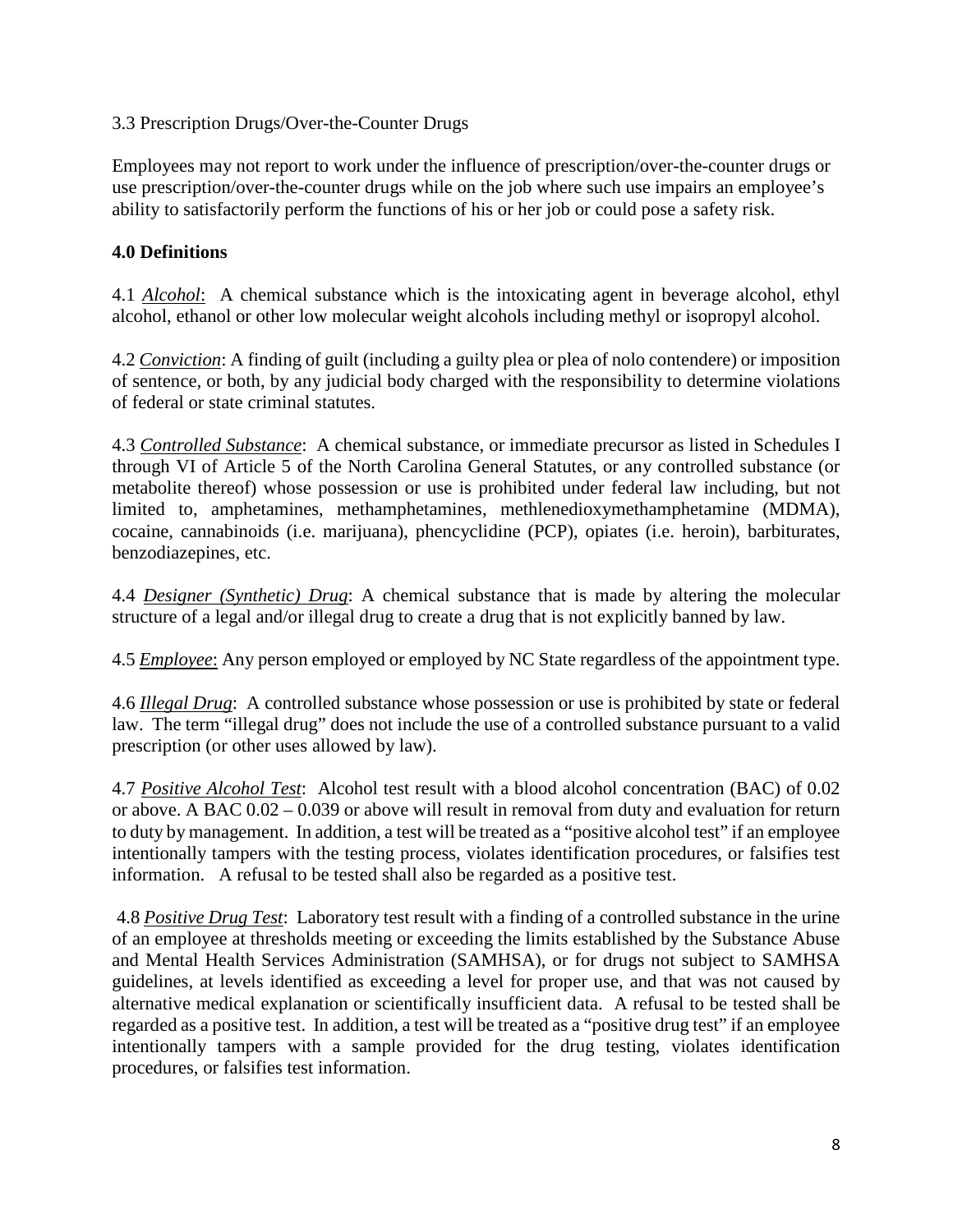4.9 *Reasonable Suspicion*: A belief based upon reliable, objective and articulable facts derived from direct observation of specific physical, behavioral, odorous presence, or performance indicators that would lead a reasonable person to believe that an employee may be under the influence of a prohibited substance.

4.10 *Refusal to be Tested*: The following are considered a refusal to be tested:

- Failure to submit to testing;
- Leaving the testing facility before testing is completed;
- Failure to provide a specimen or providing an insufficient specimen without a valid medical reason;
- Providing a substituted specimen, adulterated specimens, intentionally diluted specimens (positive diluted specimens are treated as positive test results.- negative diluted specimens will undergo recollection); and
- Failure to cooperate during the testing process in a way that prevents completion of the test.

4.11 *Safety-sensitive or Security-sensitive position:* A position determined to contain duties of such a nature that implicate safety or security concerns and where the risks to health, safety or national security (including injury to people or property) is increased when an employee in such position is under the influence of drugs or alcohol. The following are positions that may be considered safety-sensitive or security-sensitive:

- Positions that have been granted access by the federal government to classified information or that involve national security;
- Positions with duties that are required (or are authorized) to perform the safety inspection of equipment or a structure, facility, or workplace;
- Positions with duties that allow access to, or dispensing of, controlled substances (drugs);
- Positions with duties that are required (or are authorized) to inspect, handle, or transport hazardous waste as defined in 40 C.F.R. § 261.3 et seq. or radioactive producing or radioactive material as defined in 10 C.F.R. § 20.1003;
- Positions with duties that are required (or are authorized) to exercise any responsibility over power plant equipment;
- Positions with duties that require the operation or maintenance of any heavy equipment or machinery;
- Positions with duties under a federally sponsored research project of an agency which requires being subject to drug and alcohol testing;
- Positions with duties involving supervision of minors as part of a camp or program sponsored by the university; and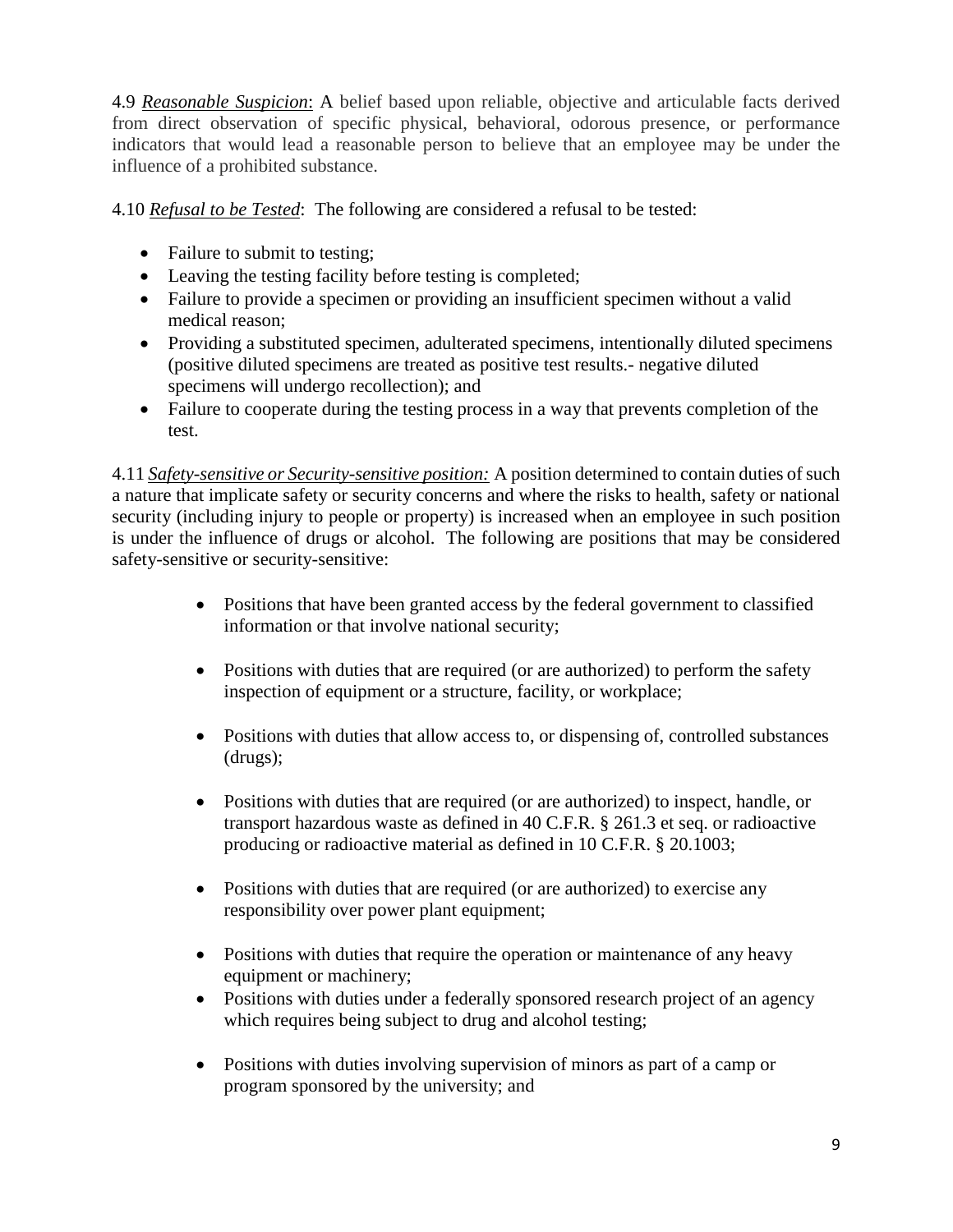• Positions with duties that are required or are authorized to exercise any responsibility over laboratory or hospital operations involving the use of chemical, biological or physical agents.

4.12 *Under the Influence:* The presence of a chemical substance in a person (i.e. having alcohol or drugs in one's body). See. 3.1, 3.2, and 3.3.

4.13 *University Property*: Any vehicle, building, facility, or land owned, leased or used by NC State.

4.14 *Workplace:* Any University property or other space used by an employee in performing his/her work responsibilities including a remote work location or an employee's home where an employee is working pursuant to a telecommuting agreement.

## **5.0 Employee Responsibilities**

5.1 Employees are expected to proactively address substance abuse issues (i.e. seek counseling, request assistance) before problems negatively affect their work performance or work environment. The employee is encouraged to utilize the resources provided by the university.

5.2 Employees are responsible for knowing about and complying with the provisions in state (North Carolina) and federal law that make it a crime to possess, sell, deliver or manufacture controlled substances. Employees must also refrain from prohibited behavior as listed in 6.0.

5.3 Consistent with **NC REG 05.55.08 – [Background Checks](http://policies.ncsu.edu/regulation/reg-05-55-08)**, employees are required to report any conviction of a criminal offense (other than a minor traffic violation) to their immediate supervisor within five (5) calendar days of the conviction.

5.4 Each employee is responsible for ensuring that he/she has (from a qualified medical provider) a thorough understanding of the effects and potential side effects of any prescriptions, over-the counter drug or other substance that might impair the employee's ability to satisfactorily perform his or her job duties. If an employee is impaired, he/she should not report to work.

5.5 Employees must comply with university requirements as outlined for reasonable suspicion and post-accident testing.

5.6 Any employee operating a motor vehicle on the job who is involved in an accident is responsible for notifying their supervisor within one (1) hour or as soon as possible if physically unable to do so. If the supervisor is not available, a higher level manager must be contacted.

5.7 University employees who suspect that a fellow employee may be in violation of this regulation must immediately report their observations to their supervisor or Human Resources – Employee Relations.

### **6.0 University Responsibilities**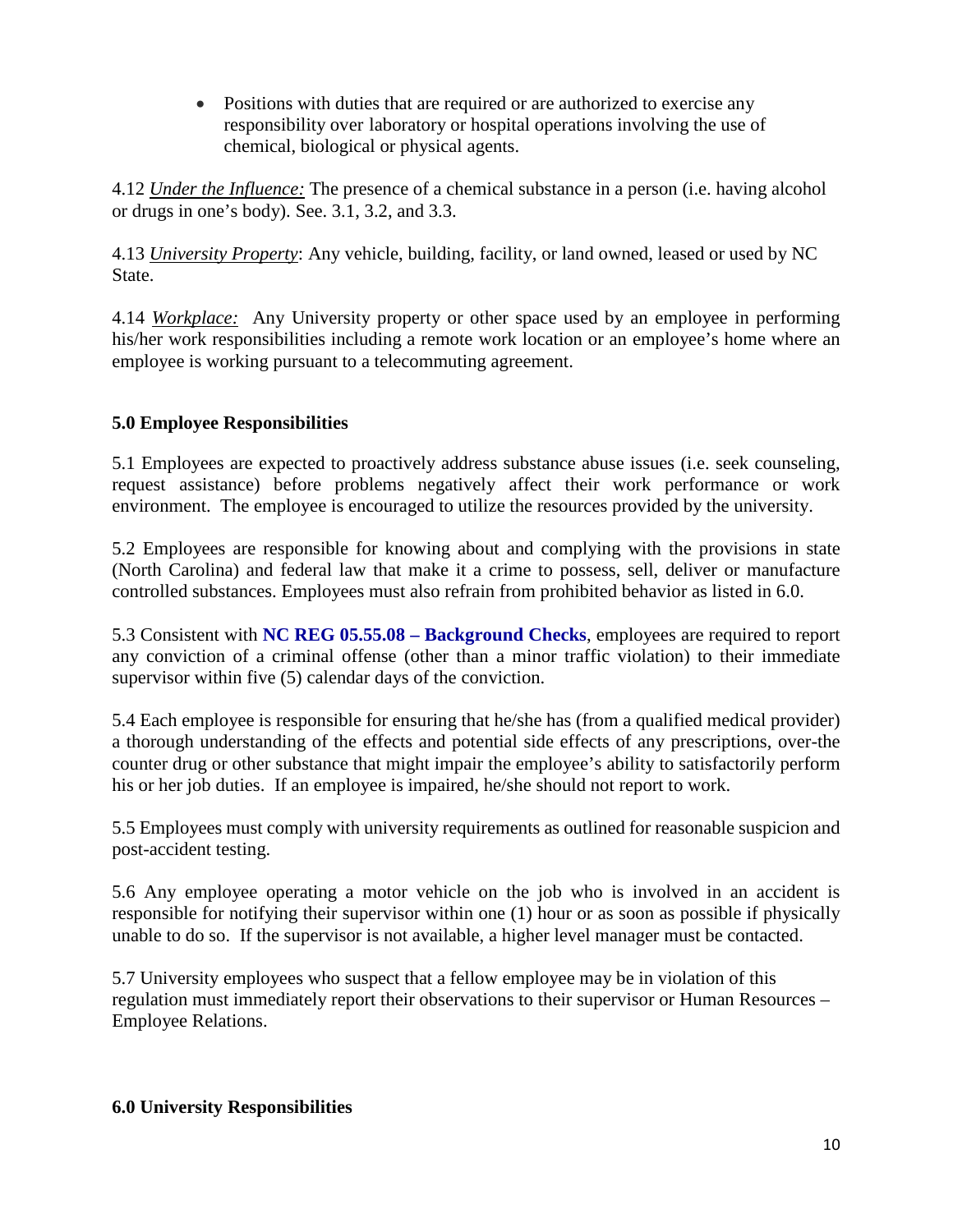6.1 The University, through the Office of Finance and Administration, will inform all employees of the Drug and Alcohol Free Workplace regulation upon initial employment with NC State. The Chancellor or designee will provide annual notification of NC State's obligations under the Drug Free Workplace Act.

6.2 The Human Resources Division, will make training available for supervisors and managers on a Drug and Alcohol Free workplace.

6.3 (Human Resources and Environmental Health & Public Safety will make available informational resources on substance abuse for employees.

6.4 For Faculty, EHRA Non-Faculty, SHRA, and Post-Doc employees, the University will provide a Faculty and Staff Assistance Program (FASAP) as a confidential service that offers professional assessment, counseling and referral services for employees and their family for the treatment of drug or alcohol problems. Employees may be eligible to take leave pursuant to the Family and Medical Leave Act (FMLA) or other applicable leave provisions while undergoing treatment for drug or alcohol abuse. The University will keep an employee's efforts to obtain medical assistance confidential, to the extent permitted by law.

6.5 The University, through its campus departments, will identify safety-sensitive and security sensitive positions as outlined in section 4.11. The decision to designate a position as safety=sensitive or security-sensitive will be made at the dean/director level, with review and approval by the Associate Vice Chancellor for Environmental Health & Public Safety and the Associate Vice Chancellor for Human Resources.

6.6 When applicable, the University will notify the appropriate federal contracting agency of an employee's illegal drug conviction for a violation occurring in the workplace. The notification will be provided within ten (10) days after receiving notice of the conviction.

## **7.0 Violations**

7.1 Engaging in prohibited conduct as listed in section 3 of this regulation.

7.2 A confirmed Positive Alcohol Test or Positive Drug Test (including a refusal to test).

7.3 A refusal to complete a drug or alcohol (substance abuse) treatment program, when such program has been required as a condition of continued employment by NC State.

7.4 A refusal to submit to follow-up drug or alcohol testing, when such testing has been required as a condition of continued employment by NC State.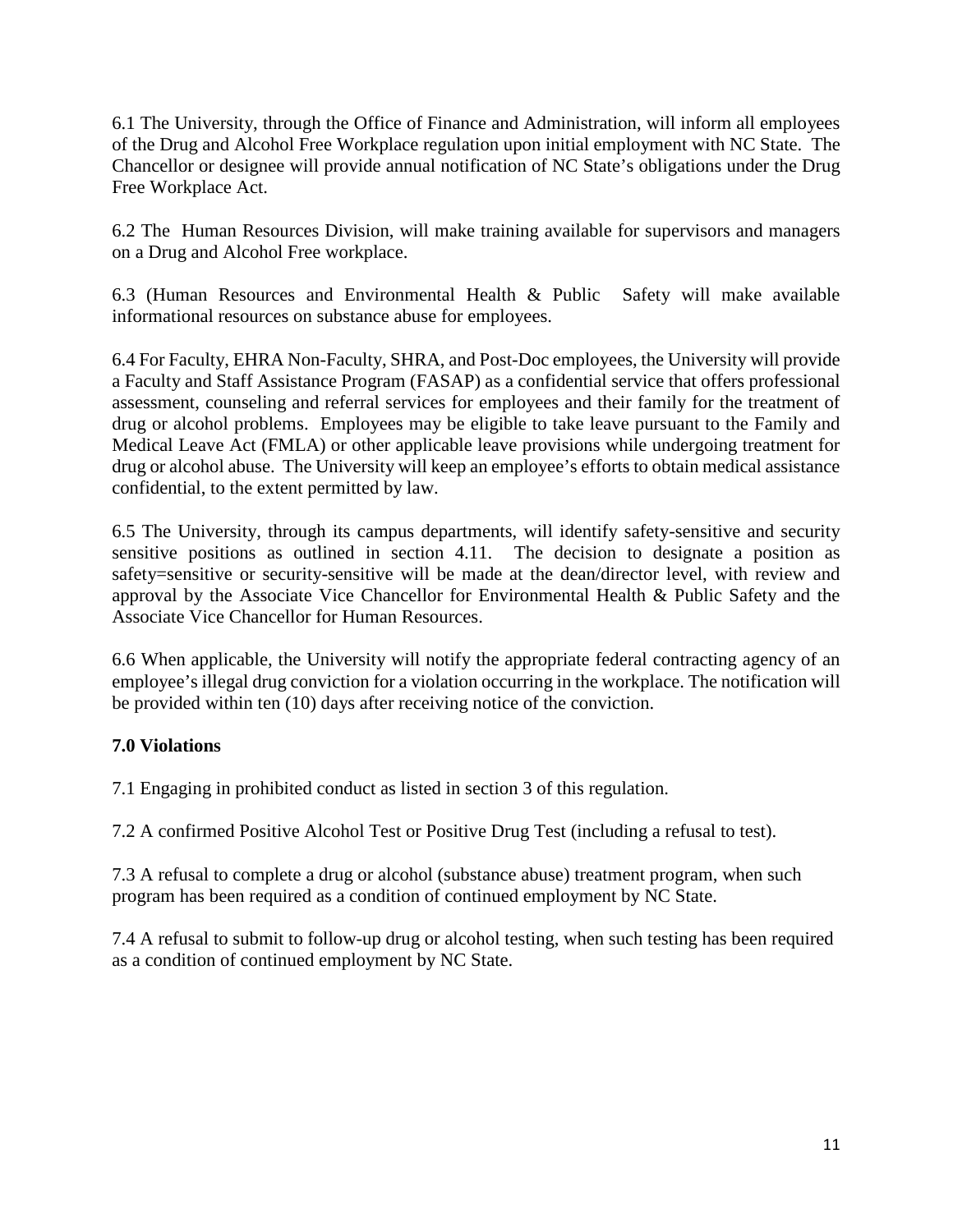### **8.0 Disciplinary Action/Corrective Measures**

8.1 Employees found to have violated this regulation may be subject to disciplinary action, up to and including dismissal or discharge for cause. Disciplinary action shall be decided on a case-bycase basis. Factors that may be considered in determining the level of disciplinary action include, but are not limited to, an employee's past performance record, the seriousness of the violation, whether the violation affected other members of the University community, whether the employee engaged in threatening or violent behavior, and any other mitigating or aggravating factors.

8.2 In addition to (or in lieu of) disciplinary action, the University may take other corrective measures to address violations of this regulation. Such corrective measures may include, but are not limited to, mandatory referral to FASAP, requiring an employee to successfully complete a substance abuse treatment program, or requiring an employee to submit to follow-up testing as a condition of continued employment.

8.3 Employees may be placed on investigatory (SHRA) or administrative leave (EHRA) with pay to allow the university time to investigate allegations of violations and to consider disciplinary action and/or corrective measures.

8.4 Employees who use illegal drugs or alcohol, or who inappropriately use prescription/over-thecounter drugs, will be held to the same standards of job performance and conduct as that of other employees, even if unsatisfactory job performance or unacceptable conduct is related to the use of illegal drugs or alcohol, or inappropriate use of prescription/over-the-counter drugs.

### **9.0 Drug and Alcohol Testing**

### **9.1 Reasonable Suspicion Testing (Safety/Security-Sensitive Employees)**

All employees in safety-sensitive or security-sensitive positions are subject to testing for illegal drugs and alcohol based on reasonable suspicion.

9.1.1 Drug and alcohol testing of employees may be conducted if there is reasonable suspicion to believe the employee has used drugs or alcohol--or is under the influence of illegal drugs or alcohol--while at work.

9.1.2 When a supervisor is notified or suspects that an employee may be in violation of this regulation, the supervisor shall immediately contact Employee Relations, which will assist the supervisor in following NC State's Reasonable Suspicion Testing Procedures and in utilizing the Reasonable Suspicion Testing Checklist for documenting and determining evidence of impairment that establishes reasonable suspicion. Whenever feasible, the Director of Employee Relations (or designated Employee Relations representative) will provide such assistance at the work site.

9.1.3 The Reasonable Suspicion Testing Checklist will be completed by the supervisor and a witness (either next level manager or other employee of higher rank than the employee). After recording initial observations on the checklist, the supervisor (and witness) will escort the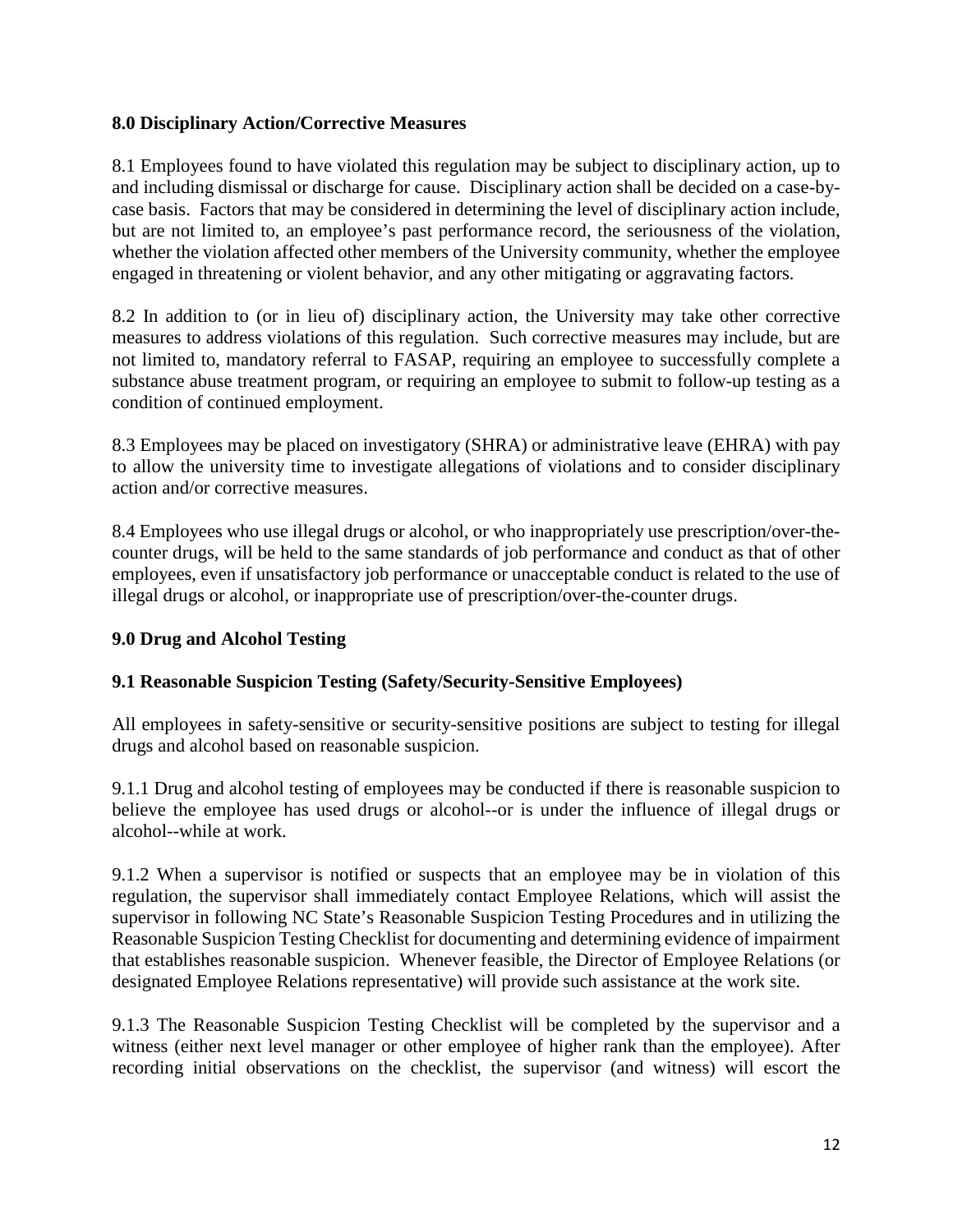employee to a private area where the employee will be evaluated further. The employee will be provided with an opportunity to respond to the observations.

9.1.4 If the supervisor and witness determine that the employee may be in violation of the regulation, the supervisor will inform the employee of that belief, ask the employee to submit to a reasonable suspicion drug and alcohol test, and sign and complete the Reasonable Suspicion Testing Consent Form. The supervisor will notify the Director of Employee Relations (or designee) of the reasonable suspicion and the intent to move forward with a drug and alcohol test. Once the Director of Employee Relations (or designee) has reviewed the documentation and endorsed the test, the employee will be transported to an approved testing facility.

## **9.2 Post-Accident Testing (All Employees)**

All employees are subject to drug and alcohol testing following any on-the-job accident involving the employee where:

- A life was lost or significant injury to the employee, other people or equipment occurred;
- As a result of the accident, an employee driving a motor vehicle was cited for a moving traffic violation and any individual involved in the accident was transported for medical treatment; or
- As a result of the accident, an employee driving a motor vehicle was cited for a moving traffic violation and any vehicle involved in the accident incurred damage.

9.2.1 As soon as possible after an accident, the employee will be transported at the university's expense to an approved testing facility. If the employee has been injured and is transported to a medical center for treatment, a test will be conducted at that facility.

9.2.2 Post-accident alcohol testing should be done within eight (8) hours of the accident. If a test cannot be completed within eight (8) hours of the accident, it will not be conducted.

9.2.3 Post-accident drug testing must be done within thirty-two (32) hours of the accident. If a test cannot be completed within thirty-two (32) hours, it will not be conducted.

9.2.4 Employees must submit to post-accident testing and must comply with the timelines for postaccident testing. If unable to meet specified timelines due to circumstances beyond the employee's control, such circumstances must be documented and submitted to Employee Relations. If an employee is capable of reporting the accident but does not do so (or fails to do so in a timely manner), he or she is subject to disciplinary action up to and including dismissal/discharge for cause.

### **11.0 Test Results**

### 11.1 Notification

The employee's supervisor shall notify the employee within twenty-four (24) hours after receiving the drug and/or alcohol test results. An employee has the right to request and receive a copy of his/her test results.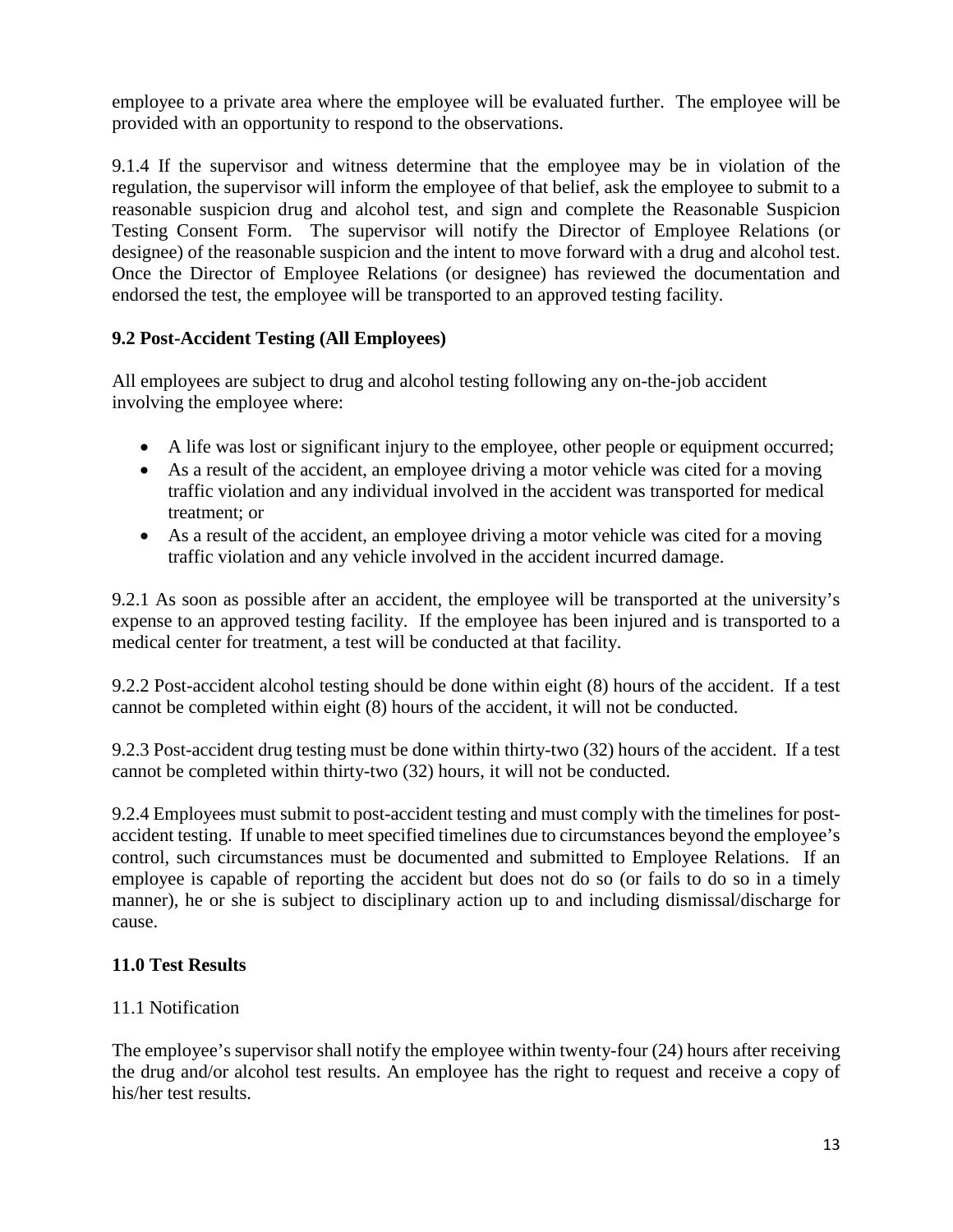### 11.2 Negative Test Result

If the result of a drug or alcohol test is negative, the employee may return to work immediately and any documentation relating to the test shall be maintained pursuant to the University's records retention schedule.

### 11.3 Positive Alcohol Test Results

If the result of an employee's alcohol test shows a Blood Alcohol Concentration (BAC) of 0.04 or higher, the employee must be immediately removed from performing his/her duties. The employee is subject to disciplinary action up to and including dismissal/discharge for cause. If retained, the employee will be subject to completing the Return-to-Duty procedures as defined by the university.

If the result of an employee's alcohol test shows a BAC between 0.02-0.039, the employee will be removed from performing his/her duties for at least 24 hours and then will be evaluated by their supervisor before returning to duty. The employee remains subject to disciplinary action, up to and including dismissal/discharge for cause.

### 11.4 Positive Drug Test Results

If the result of an employee's drug test results in a Positive Drug Test, the employee must be immediately removed from performing his/her duties. The employee is subject to disciplinary action, up to and including dismissal/discharge for cause. The employee has the right to request a re-test using the split sample for confirmation of the positive result. The employee shall bear the cost of the re-test.

In the event of a Positive Drug Test, a Medical Review Officer (MRO), a licensed medical doctor who has special training in the area of substance abuse, will review the results to ensure compliance with chain-of-custody procedures and will contact the employee to eliminate medical or other reasons for the Positive Drug Test. When the MRO has confirmed the Positive Drug Test, the MRO will report the result to the employer.

### 11.5 Dilute Test Results

Verified positive diluted specimens are treated as positive test results. The University will require employees with negative dilute specimens to undergo immediate unobserved recollection.

### **12.0 Return to Duty**

If an employee who has had a Positive Alcohol Test or Positive Drug Test is allowed to remain employed (not dismissed or discharged for cause), the employee must be cleared to return to duty. To be cleared for return to duty, the employee must: